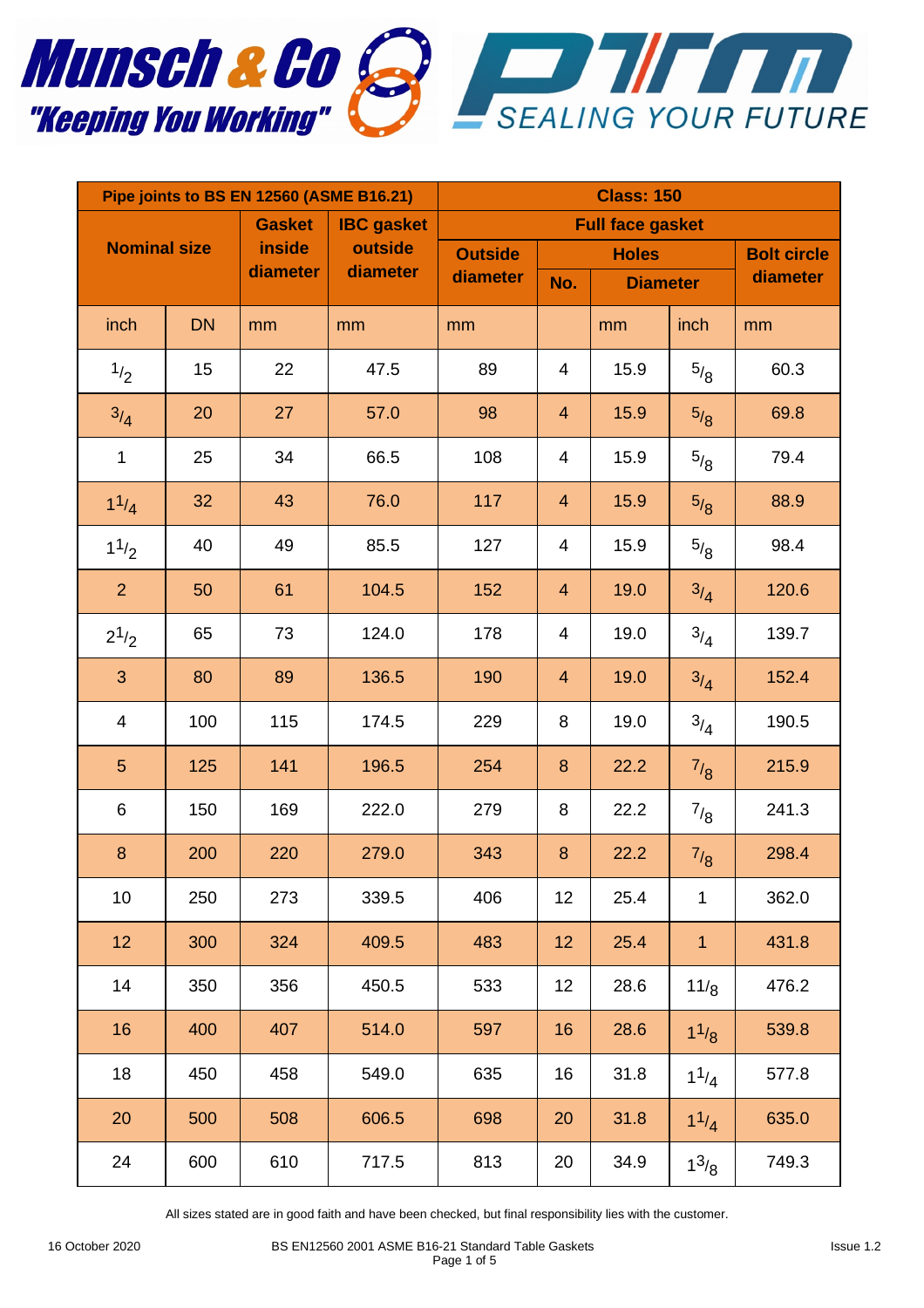

| Pipe joints to BS EN 12560 (ASME B16.21) |           |          |                         | <b>Class: 300</b> |                         |                 |              |                    |  |
|------------------------------------------|-----------|----------|-------------------------|-------------------|-------------------------|-----------------|--------------|--------------------|--|
| <b>Gasket</b><br><b>IBC</b> gasket       |           |          | <b>Full face gasket</b> |                   |                         |                 |              |                    |  |
| <b>Nominal size</b>                      |           | inside   | outside                 | <b>Outside</b>    | <b>Holes</b>            |                 |              | <b>Bolt circle</b> |  |
|                                          |           | diameter | diameter                | diameter          | No.                     | <b>Diameter</b> |              | diameter           |  |
| inch                                     | <b>DN</b> | mm       | mm                      | mm                |                         | mm              | inch         | mm                 |  |
| 1/2                                      | 15        | 22       | 54.0                    | 95                | $\overline{\mathbf{4}}$ | 15.9            | $^{5/8}$     | 66.6               |  |
| 3/4                                      | 20        | 27       | 66.5                    | 118               | $\overline{\mathbf{4}}$ | 19.0            | 3/4          | 82.5               |  |
| $\mathbf 1$                              | 25        | 34       | 73.0                    | 124               | $\overline{\mathbf{4}}$ | 19.0            | 3/4          | 88.9               |  |
| $1^{1/4}$                                | 32        | 43       | 82.5                    | 133               | $\overline{\mathbf{4}}$ | 19.0            | 3/4          | 98.4               |  |
| $1^{1/2}$                                | 40        | 49       | 95.0                    | 156               | $\overline{4}$          | 22.2            | $^{7}/_8$    | 114.3              |  |
| $\overline{2}$                           | 50        | 61       | 111.0                   | 165               | $\bf 8$                 | 19.0            | 3/4          | 127.0              |  |
| $2^{1/2}$                                | 65        | 73       | 130.0                   | 190               | 8                       | 22.2            | $^{7}/_8$    | 149.2              |  |
| 3                                        | 80        | 89       | 149.0                   | 210               | $\boldsymbol{8}$        | 22.2            | 7/8          | 168.2              |  |
| 4                                        | 100       | 115      | 181.0                   | 254               | 8                       | 22.2            | $^{7}/_8$    | 200.0              |  |
| $\overline{5}$                           | 125       | 141      | 216.0                   | 279               | $\bf 8$                 | 22.2            | $^{7/8}$     | 234.9              |  |
| 6                                        | 150       | 169      | 251.0                   | 318               | 12                      | 22.2            | $^{7}/_8$    | 269.8              |  |
| 8                                        | 200       | 220      | 308.0                   | 381               | 12                      | 25.4            | $\mathbf{1}$ | 330.2              |  |
| 10                                       | 250       | 273      | 362.0                   | 445               | 16                      | 28.6            | $1^{1/8}$    | 387.3              |  |
| 12                                       | 300       | 324      | 422.0                   | 521               | 16                      | 31.8            | $1^{1/4}$    | 450.8              |  |
| 14                                       | 350       | 356      | 486.0                   | 584               | 20                      | 31.8            | $1^{1/4}$    | 514.3              |  |
| 16                                       | 400       | 407      | 539.5                   | 648               | 20                      | 34.9            | $1^{3/8}$    | 571.5              |  |
| 18                                       | 450       | 458      | 597.0                   | 711               | 24                      | 34.9            | $1^{3/8}$    | 628.6              |  |
| 20                                       | 500       | 508      | 654.0                   | 775               | 24                      | 34.9            | $1^{3/8}$    | 685.8              |  |
| 24                                       | 600       | 610      | 774.5                   | 914               | 24                      | 41.2            | $1^{5/8}$    | 812.8              |  |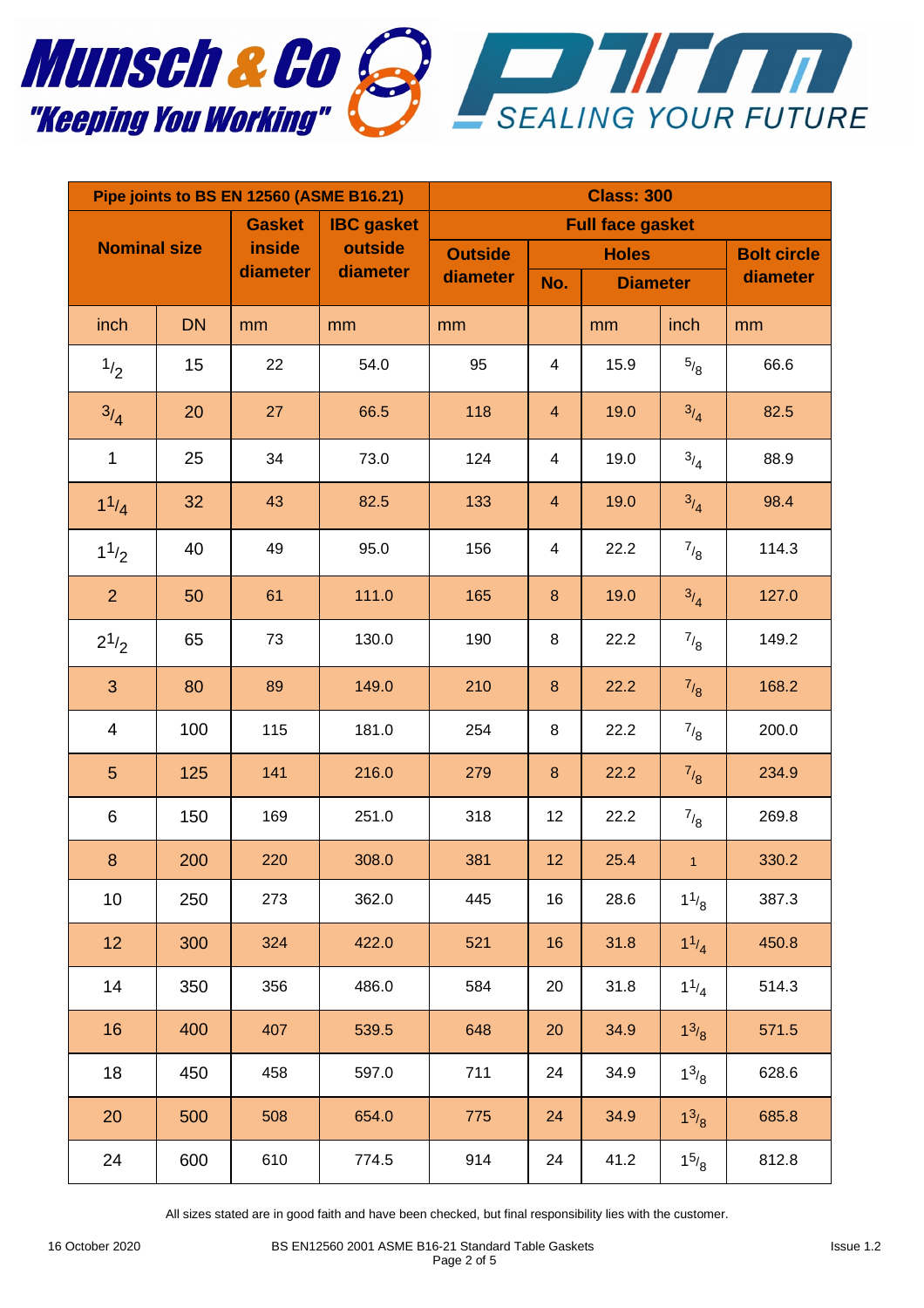

| Pipe joints to BS EN 12560 (ASME B16.21) |           |          |                     | <b>Class: 400</b> |                         |                 |                |                    |  |
|------------------------------------------|-----------|----------|---------------------|-------------------|-------------------------|-----------------|----------------|--------------------|--|
| <b>Gasket</b>                            |           |          | <b>IBC</b> gasket   |                   | <b>Full face gasket</b> |                 |                |                    |  |
| <b>Nominal size</b>                      |           | inside   | outside<br>diameter | <b>Outside</b>    | <b>Holes</b>            |                 |                | <b>Bolt circle</b> |  |
|                                          |           | diameter |                     | diameter          | No.                     | <b>Diameter</b> |                | diameter           |  |
| inch                                     | <b>DN</b> | mm       | mm                  | mm                |                         | mm              | inch           | mm                 |  |
| 1/2                                      | 15        | 22       | 54.0                | 95                | 4                       | 15.9            | $^{5/8}$       | 66.6               |  |
| 3/4                                      | 20        | 27       | 66.6                | 118               | $\overline{4}$          | 19.0            | 3/4            | 82.5               |  |
| $\mathbf 1$                              | 25        | 34       | 73.0                | 124               | 4                       | 19.0            | 3/4            | 88.9               |  |
| $1^{1/4}$                                | 32        | 43       | 82.5                | 133               | $\overline{4}$          | 19.0            | 3/4            | 98.4               |  |
| $1^{1/2}$                                | 40        | 49       | 95.0                | 156               | 4                       | 22.2            | $^{7/8}$       | 114.3              |  |
| $\overline{2}$                           | 50        | 61       | 111.0               | 165               | 8                       | 19.0            | 3/4            | 127.0              |  |
| $2^{1/2}$                                | 65        | 73       | 130.0               | 190               | 8                       | 22.2            | $^{7/8}$       | 149.2              |  |
| 3                                        | 80        | 89       | 149.0               | 210               | 8                       | 22.2            | 7/8            | 168.2              |  |
| $\overline{\mathcal{A}}$                 | 100       | 115      | 177.8               | 254               | 8                       | 25.4            | $\mathbf 1$    | 200.0              |  |
| 5                                        | 125       | 141      | 212.7               | 279               | 8                       | 25.4            | $\overline{1}$ | 234.9              |  |
| 6                                        | 150       | 169      | 247.6               | 318               | 12                      | 25.4            | $\mathbf 1$    | 269.8              |  |
| $\bf 8$                                  | 200       | 220      | 304.8               | 381               | 12                      | 28.6            | $1^{1/8}$      | 330.2              |  |
| 10                                       | 250       | 273      | 358.7               | 445               | 16                      | 31.8            | $1^{1/4}$      | 387.3              |  |
| 12                                       | 300       | 324      | 419.1               | 521               | 16                      | 34.9            | $1^{3/8}$      | 450.8              |  |
| 14                                       | 350       | 356      | 482.6               | 584               | 20                      | 34.9            | $1^{3/8}$      | 514.3              |  |
| 16                                       | 400       | 407      | 536.5               | 648               | 20                      | 38.1            | $1^{1/2}$      | 571.5              |  |
| 18                                       | 450       | 458      | 593.7               | 711               | 24                      | 38.1            | 11/2           | 628.6              |  |
| 20                                       | 500       | 508      | 647.7               | 775               | 24                      | 41.2            | $1^{5/8}$      | 685.8              |  |
| 24                                       | 600       | 610      | 768.3               | 914               | 24                      | 47.6            | $1^{7}/_8$     | 812.8              |  |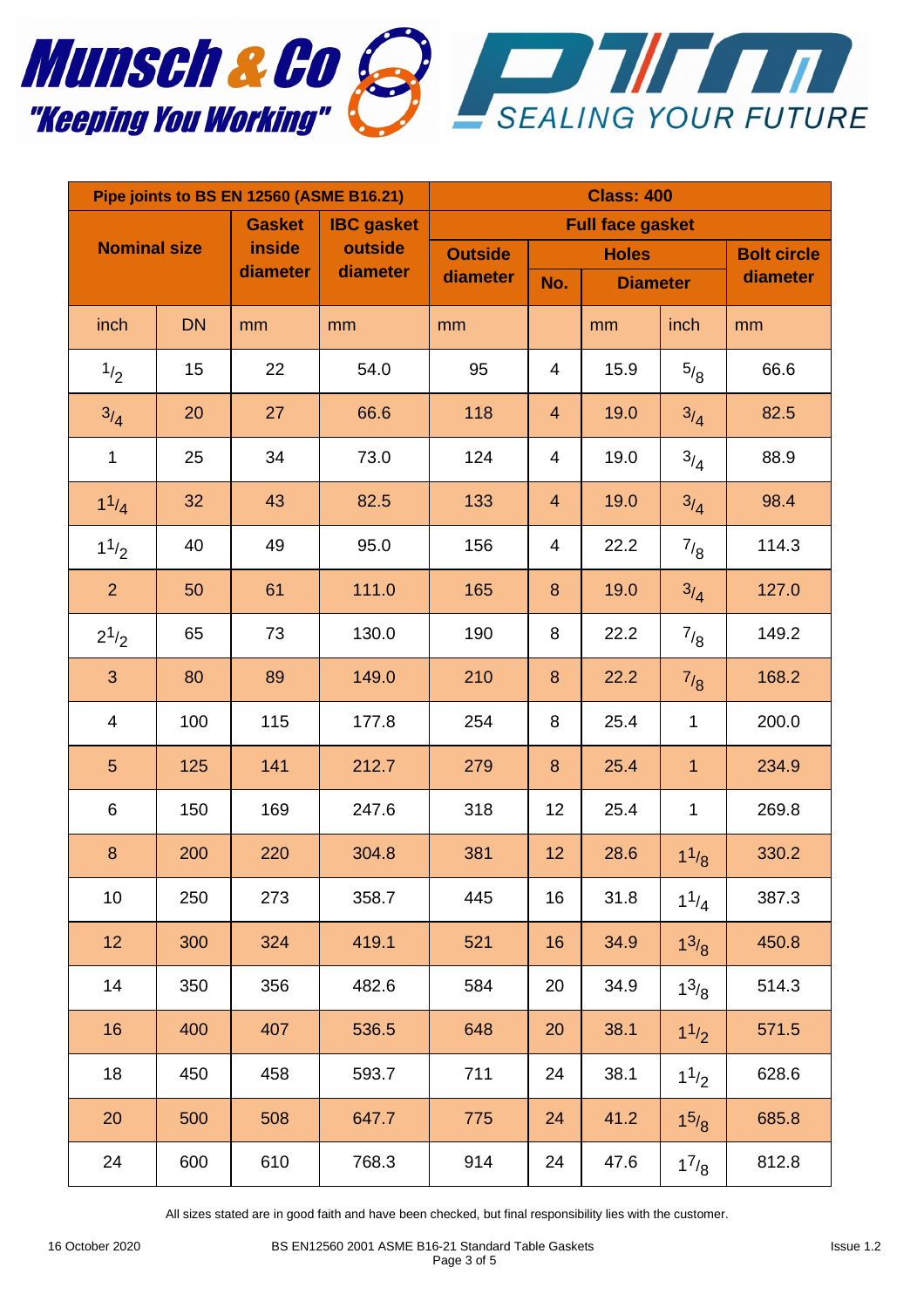

| Pipe joints to BS EN 12560 (ASME B16.21) |           |          |                   | <b>Class: 600</b>       |                         |                 |                  |                    |  |
|------------------------------------------|-----------|----------|-------------------|-------------------------|-------------------------|-----------------|------------------|--------------------|--|
| <b>Gasket</b>                            |           |          | <b>IBC</b> gasket | <b>Full face gasket</b> |                         |                 |                  |                    |  |
| <b>Nominal size</b>                      |           | inside   | outside           | <b>Outside</b>          | <b>Holes</b>            |                 |                  | <b>Bolt circle</b> |  |
|                                          |           | diameter | diameter          | diameter                | No.                     | <b>Diameter</b> |                  | diameter           |  |
| inch                                     | <b>DN</b> | mm       | mm                | mm                      |                         | mm              | inch             | mm                 |  |
| 1/2                                      | 15        | 22       | 54.0              | 95                      | $\overline{4}$          | 15.9            | $^{5/8}$         | 66.6               |  |
| 3/4                                      | 20        | 27       | 66.5              | 118                     | $\overline{4}$          | 19.0            | 3/4              | 82.5               |  |
| $\mathbf 1$                              | 25        | 34       | 73.0              | 124                     | $\overline{\mathbf{4}}$ | 19.0            | $^{3/4}$         | 88.9               |  |
| $1^{1/4}$                                | 32        | 43       | 82.5              | 133                     | $\overline{\mathbf{4}}$ | 19.0            | 3/4              | 98.4               |  |
| $1^{1/2}$                                | 40        | 49       | 95.0              | 156                     | $\overline{\mathbf{4}}$ | 22.2            | $^{7}/_8$        | 114.3              |  |
| $\overline{2}$                           | 50        | 61       | 111.0             | 165                     | $\bf 8$                 | 19.0            | 3/4              | 127.0              |  |
| $2^{1/2}$                                | 65        | 73       | 130.0             | 190                     | 8                       | 22.2            | $^{7}/_8$        | 149.2              |  |
| 3                                        | 80        | 89       | 149.0             | 210                     | $\bf 8$                 | 22.2            | 7/8              | 168.2              |  |
| $\overline{\mathcal{A}}$                 | 100       | 115      | 193.5             | 273                     | $\bf 8$                 | 25.4            | $\mathbf 1$      | 215.9              |  |
| $\overline{5}$                           | 125       | 141      | 241.0             | 330                     | $\bf 8$                 | 28.6            | $1^{1/8}$        | 266.7              |  |
| 6                                        | 150       | 169      | 266.5             | 356                     | 12                      | 28.6            | $1^{1/8}$        | 292.1              |  |
| $\bf 8$                                  | 200       | 220      | 320.5             | 410                     | 12                      | 31.8            | $1^{1/4}$        | 349.2              |  |
| 10                                       | 250       | 273      | 400.0             | 508                     | 16                      | 34.9            | $1^{3/8}$        | 431.8              |  |
| 12                                       | 300       | 324      | 457.0             | 559                     | 20                      | 34.9            | $1^{3/8}$        | 488.9              |  |
| 14                                       | 350       | 356      | 492.0             | 603                     | 20                      | 48.1            | $1^{1/2}$        | 527.0              |  |
| 16                                       | 400       | 407      | 565.0             | 686                     | 20                      | 41.2            | $1^{5/8}$        | 603.2              |  |
| 18                                       | 450       | 458      | 612.5             | 743                     | 20                      | 44.4            | $1^{3/4}$        | 654.0              |  |
| 20                                       | 500       | 508      | 682.5             | 813                     | 24                      | 44.4            | $1^{3/4}$        | 723.9              |  |
| 24                                       | 600       | 610      | 790.5             | 940                     | 24                      | 50.8            | $\boldsymbol{2}$ | 838.2              |  |